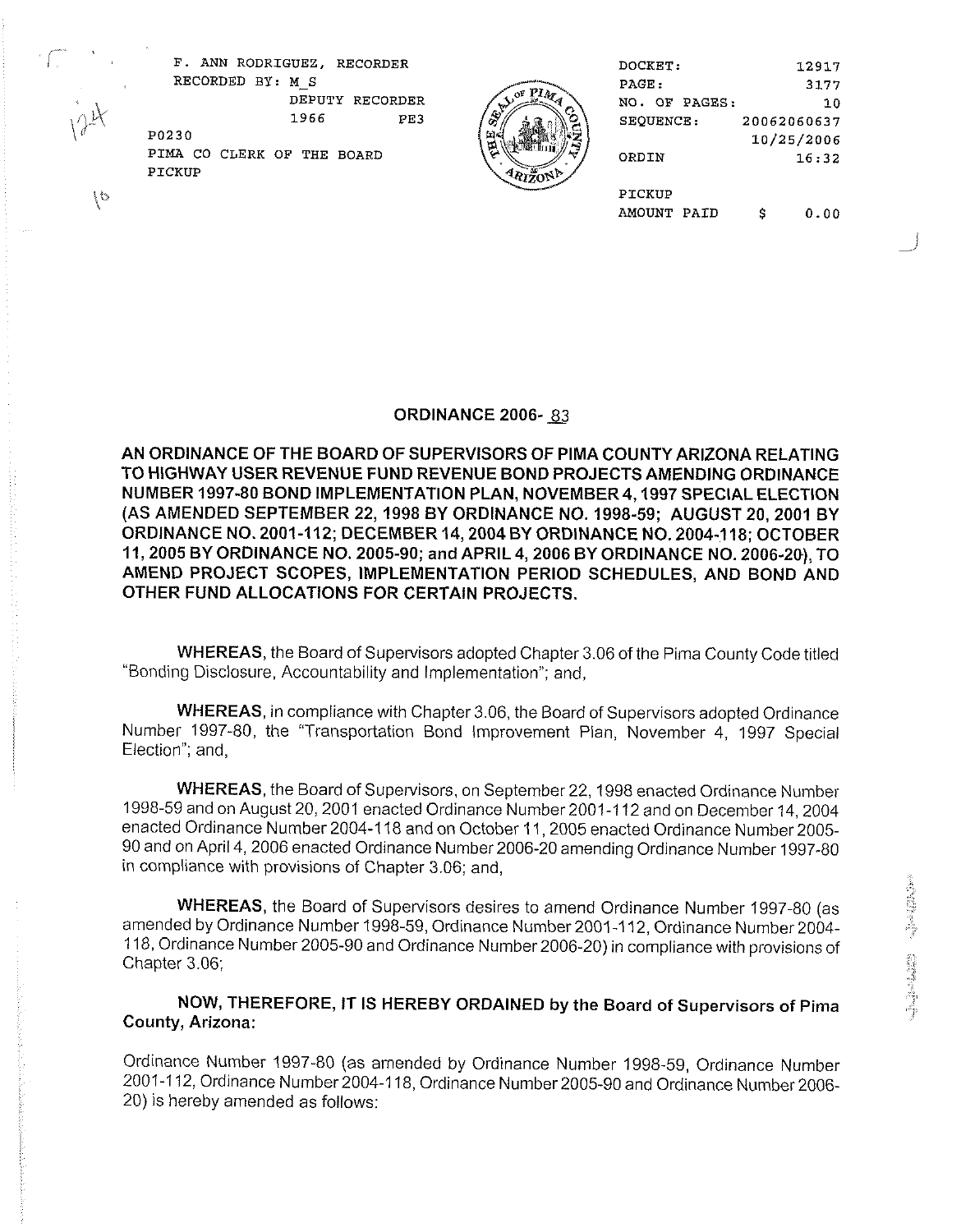# **6) DOT-6** - **Maqee Road, La Canada Drive to Oracle Road**

NOTE: This project is now part of a Regional Transportation Authority (RTA) project. Amendments to scope, implementation periods, and funding may be necessary in the future.

Location: Unincorporated County

Bond Funding: \$3,750,000

Scope: The project consists of widening Magee Road between La Canada Drive and Oracle Road to a four-lane cross section with a raised landscaped median, multi-use lanes, outside curbs, storm drains, landscaping and pedestrian facilities. A box culvert will be constructed to carry Pegler Wash under Magee Road and provision will be made for other transverse drainage.

Benefit: The project will reduce congestion and enhance saiety along Magee Road. The estimated economic value of the improvements to traffic flow and reductions in accidents are \$26.06 million. The benefit/cost ratio is 4.3:1.

Other Funding: 2,250,000 Impact Fee Funds; Regional Transportation Authority

Implementation Period: 3/4/7/8 Future Annual Operating & Maintenance Costs: \$18,000

# **10) DOT-10** - **La Canada Drive. Ina Road to Larnbert Lane**

NOTE: This project is now part of a Regional Transportation Authority (RTA) project. Amendments to scope, implementation periods, and funding may be necessary in the future.

Location: Oro Valley, Unincorporated Pima County

Bond Funding: \$7,924,442

Scope: The proposed project consists of reconstruction and widening of La Canada Drive between lna Road and Lambert Lane. Proposed cross section will include a raised landscape median, two travel lanes in each direction, multiuse lanes for transit and bicycle use, outside curbs and storm drains. Rightof-way will be improved with outside landscaping and noise mitigation where warranted. We also also a set of  $\tilde{\mathbb{Q}}$  , where  $\tilde{\mathbb{Q}}$ 

> Note: The overall project design has been completed. Construction of the Calle Concordia to Lambert Lane segment has been completed with bond funds. The Ina Road to Calle Concordia segment will be constructed utilizing Regional Transportation Authority funding.

Benefit: The project will reduce congestion and enhance safety along La Canada Drive Avenue.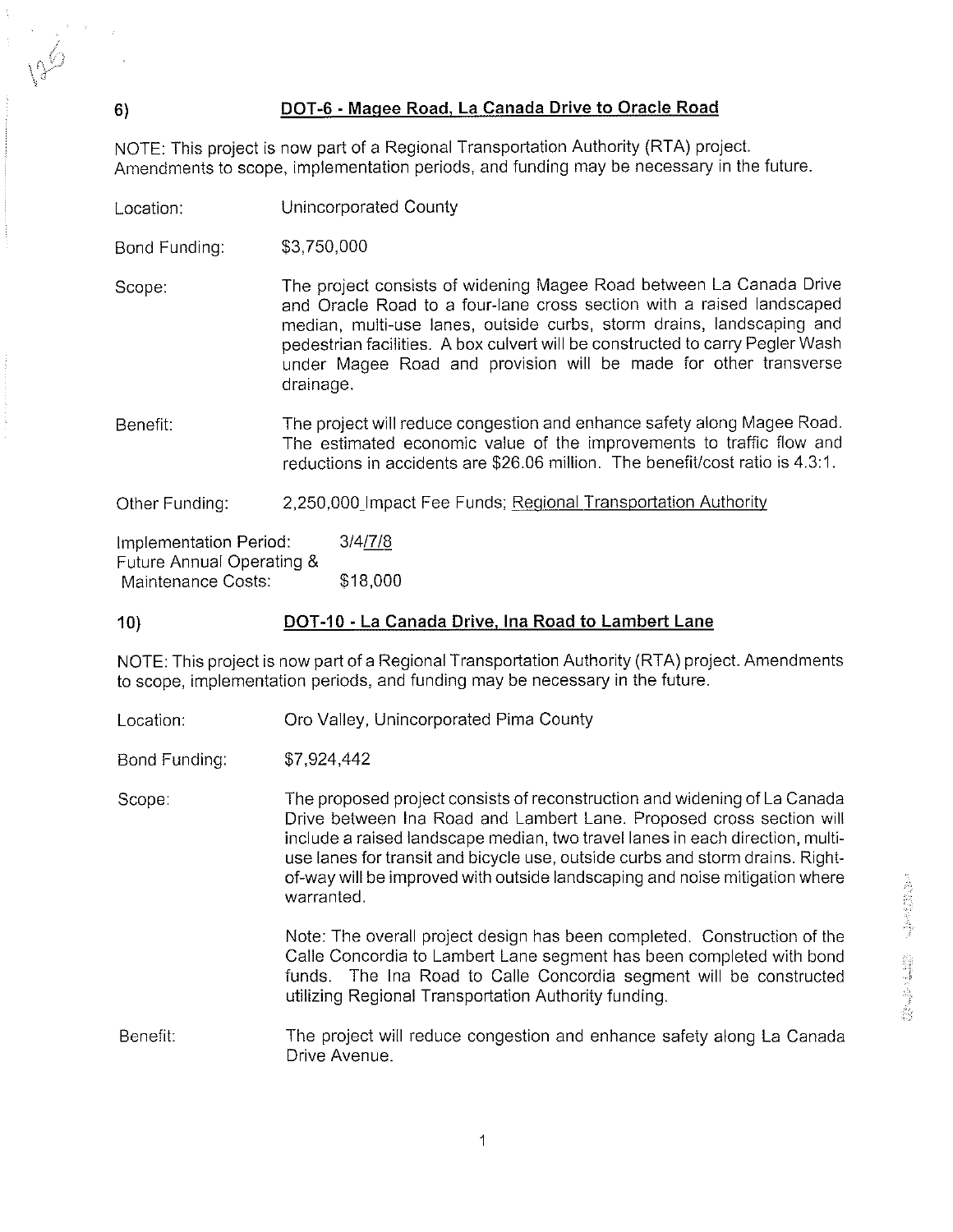# Other Funding: \$245,612 (County HURF), Regional Transportation Authority

Implementation Period: 1/2/3/4/5 Future Annual Operating & Town of Oro Valley

# **12) DOT-12** - **Countw Club Road, 36th Street to Milbur**

- Location: Unincorporated County, Tucson
- Bond Funding: \$7,000,000 \$11,840,000

Scope: The proposed improvements consist of reconstruction and widening of Country Club road to a five-lane roadway from Ajo Way to Milbur and a three-lane roadway from Ajo Way to 36'h Street with multi-use lanes, outside curbs, storm drains, landscaping, and a two-way median left-turn lane. Country Club Road provides access to Kino Hospital, Sam Lena Park, Kino Sports Park and the Tucson Electric Park currently under construction. The intersection of Country Club Road and lrvington Road was improved in 1996 as part of a joint City of Tucson - Pima County project to widen and reconstruct lrvington Road, Benson Highway to 1-10.

- Benefit: The project will reduce congestion and enhance safety along Country Club Road and provide significant access improvements to the Kino public service center.
- Other Funding: None-Proposed \$405,400 (Tucson Water)

Implementation Period: 3/4/5

Future Annual Operating & Maintenance Costs: \$30,000

## **20) DOT-20** - La **Cholla Boulevard. Ruthrauff Road to River Road**

NOTE: This project is now part of a Regional Transportation Authority (RTA) project. Amendments to scope, implementation periods, and funding may be necessary in the future.

Location: Tucson

Bond Funding: \$21,000,000 \$1,540,000

\$21,000,000 \$1,540,000<br>Proposed project is part of an improvement for the entire La Cholla corridor<br>to provide an additional transportation facility of regional significance to<br>serve the northwest area. The proposed proje Scope: Proposed project is part of an improvement for the entire La Cholla corridor serve the northwest area. The proposed project includes a new interchange at I-10 to serve La Cholla Boulevard, just north of existing Prince Road, a new roadway from 1-10 to Gardner Lane and widening of La Cholla Boulevard from Gardner Lane Ruthrauff Road north to River Road, including a new Rillito River Bridge. The proposed project will have six through traffic lanes with raised landscape median, multi-use lanes, outside curbs, storm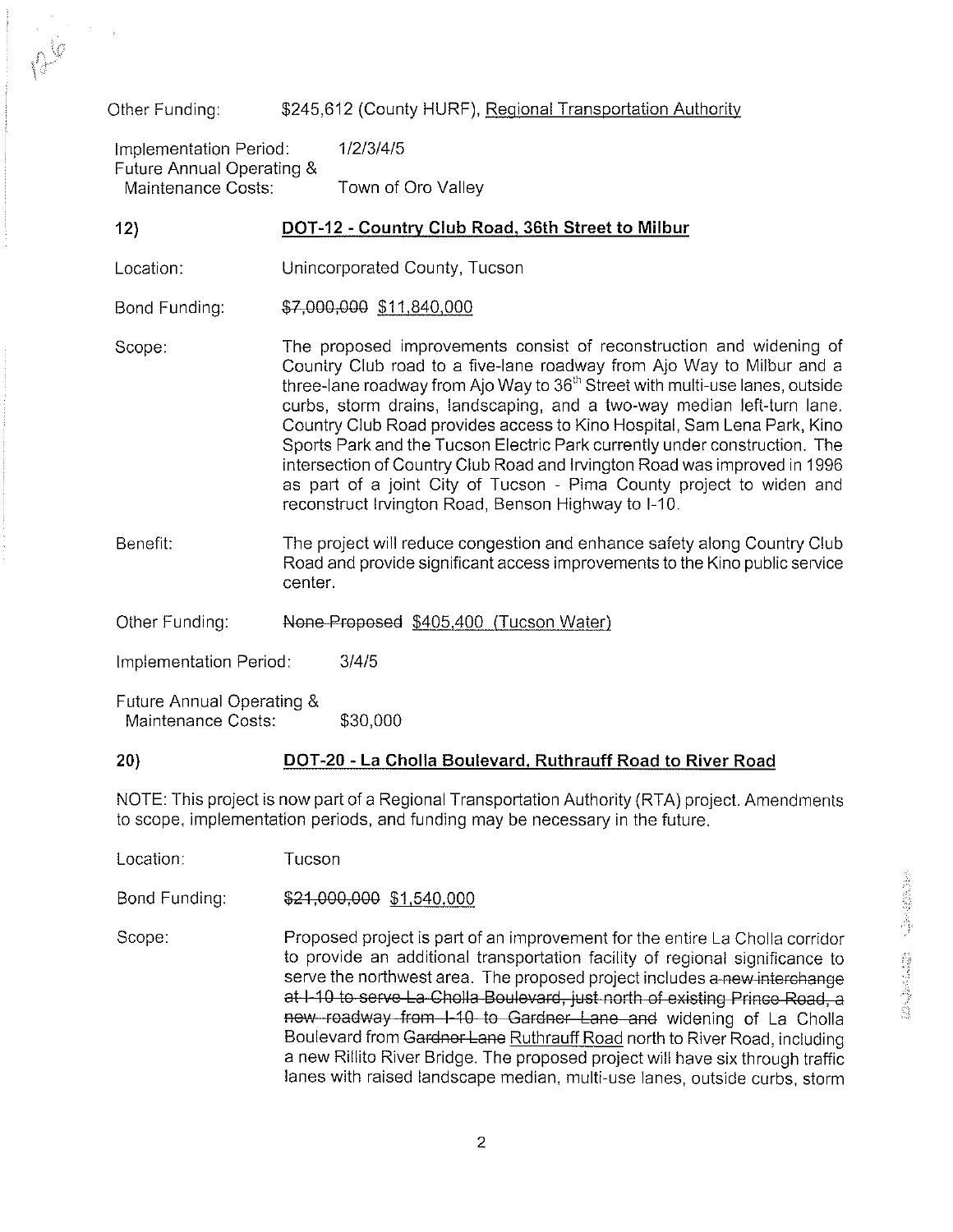drains and landscaping. Neighborhood noise mitigation will be incorporated in the vicinity of residential areas-and the Flowing Wells Schools complex.

Benefit: This project will provide additional regional access into the heavily developed northwest area. Additional freeway connection will allow for broader distribution of regional travel. The project will reduce congestion and enhance safety over a wide area. Since many existing facilities are affected, including 1-10, quantitative estimates of benefits are unavailable at this time.

Other Funding: \$4,500,000 (Urban Area HURF) Regional Transportation Authority

Implementation Period: 213/415/6/7

Future Annual Operating & Maintenance Costs: \$69,000

#### **28) DOT-28 - Speedway Boulevard, Camino Seco to Houghton Road**

NOTE: This project is now part of a Regional Transportation Authority (RTA) project. Amendments to scope, implementation periods, and funding may be necessary in the future.

Location: Tucson

Bond Funding: \$581,700

Scope: This project will reconstruct and widen Speedway Boulevard to a four-lane divided roadway with raised landscape median, multi-use lanes, outside curbs, storm drains and landscaping. To implement the memorandum of understanding dated May 7, 2004 with the City of Tucson, this project is delayed subject to available funding other than county bonds.

Benefit: This project will reduce traffic congestion and enhance safety along Speedway Boulevard. The estimated economic value of the improvements to traffic flow and reductions in accidents are \$32.85 million. The benefit/cost ratio is 4.1:1.

Other Funding: \$17,500 County HURF (spent on advanced planning and design); Reaional Transportation Authority

Delayed subject to available funding other than county bonds. Implementation Period: This project is planned for RTA Implementation Period 1 (2007-2011).

Future Annual Operating & Maintenance Costs: City of Tucson

# **29) DOT-29** - Houahton Road, Golf Links Road to Interstate 10

NOTE: This project is now part of a Regional Transportation Authority (RTA) project. Amendments to scope, implementation periods, and funding may be necessary in the future.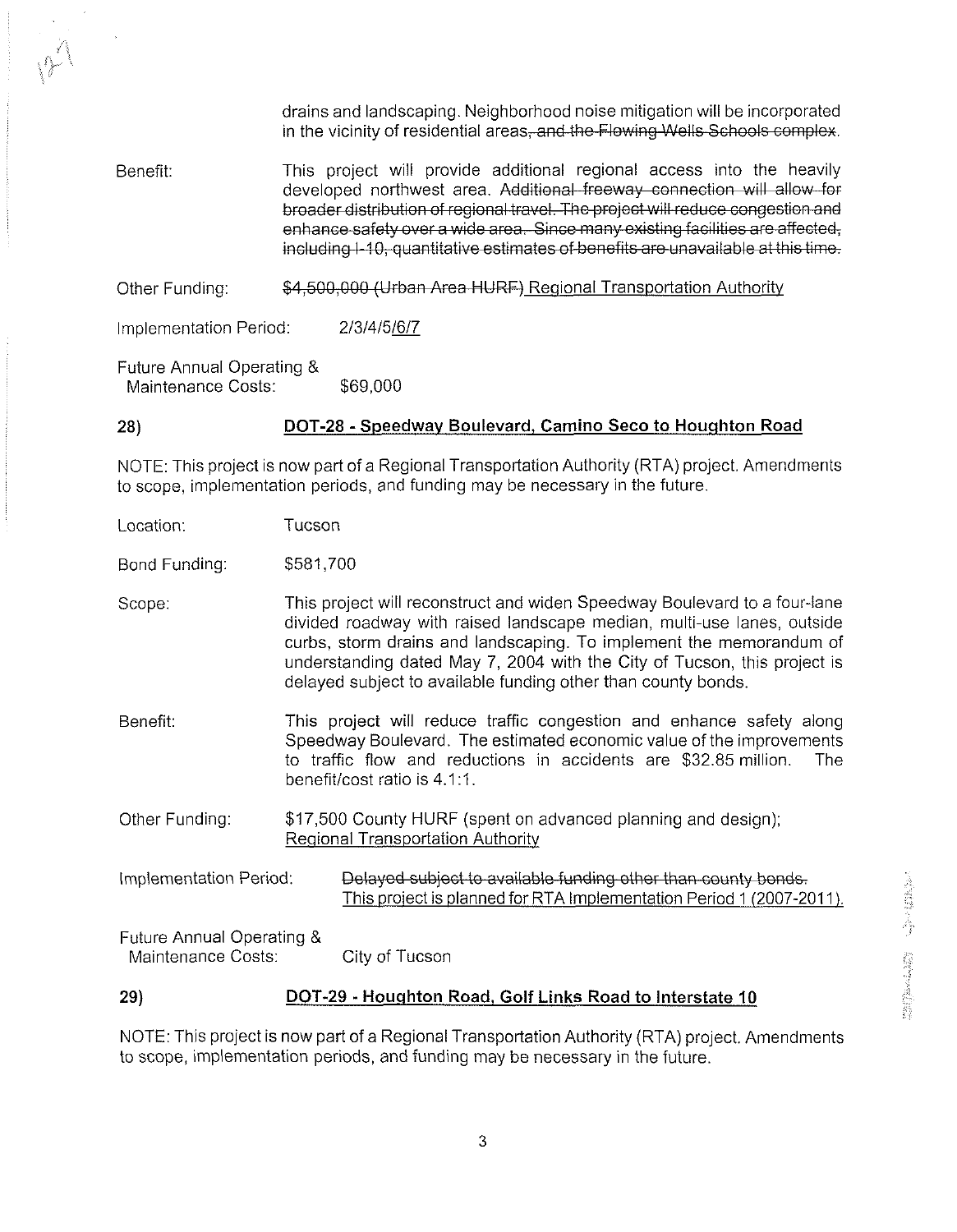| Location:                                       | Tucson                                                                                                                                                                                                                                                                                                                                                                  |  |
|-------------------------------------------------|-------------------------------------------------------------------------------------------------------------------------------------------------------------------------------------------------------------------------------------------------------------------------------------------------------------------------------------------------------------------------|--|
| Bond Funding:                                   | \$20,000,000                                                                                                                                                                                                                                                                                                                                                            |  |
| Scope:                                          | This project is the widening of Houghton Road to a four-lane cross section<br>with multi-use lanes, curbs, storm drains and outside landscaping-; the<br>segment between Old Vail Road and Golf Links Road is to have a six-lane<br>cross section. The limits of this project are changed per memorandum of<br>understanding with the City of Tucson dated May 7, 2004. |  |
| Benefit:<br>Road.                               | The project will reduce congestion and enhance safety along Houghton                                                                                                                                                                                                                                                                                                    |  |
| Other Funding:                                  | City of Tucson; Regional Transportation Authority                                                                                                                                                                                                                                                                                                                       |  |
| Implementation Period:                          | Future, timing dependent upon available funding other than county<br>bonds; state funds will be requested based on corridor studies<br>conducted by the Arizona Department of Transportation<br>This project is planned for RTA Implementation Period 1 (2007-<br>$2011$ ).                                                                                             |  |
| Future Annual Operating &<br>Maintenance Costs: | City of Tucson                                                                                                                                                                                                                                                                                                                                                          |  |
|                                                 |                                                                                                                                                                                                                                                                                                                                                                         |  |
| 31)                                             | DOT-31 - Tanque Verde Road, Catalina Highway to Houghton Road                                                                                                                                                                                                                                                                                                           |  |

NOTE: This project is now part of a Regional Transportation Authority (RTA) project. Amendments to scope, implementation periods, and funding may be necessary in the future.

- Location: Unincorporated County, Tucson
- Bond Funding: \$7,100,000 \$3,411,000
- Scope: The project is the widening of Tanque Verde Road to four lanes with multiuse lanes, improved roadside drainage, landscaping and neighborhood screening and noise mitigation where required. The median treatment will be either a raised landscape median or a median two-way left-turn lane pending further evaluation of local area access and circulation needs. Project will include a drainage structure to carry Castle Rock Wash under Tanque Verde  $\mathsf{ Road.} \hspace{2em} \begin{picture}(10,10) \put(0,0){\vector(1,0){10}} \put(1,0){\vector(1,0){10}} \put(1,0){\vector(1,0){10}} \put(1,0){\vector(1,0){10}} \put(1,0){\vector(1,0){10}} \put(1,0){\vector(1,0){10}} \put(1,0){\vector(1,0){10}} \put(1,0){\vector(1,0){10}} \put(1,0){\vector(1,0){10}} \put(1,0){\vector(1,0){10}} \put(1,0){\vector(1,0){10}} \put(1,0){\$
- Benefit: This project will reduce congestion and enhance safety along Tanque Verde Road. The estimated economic value of the improvements to traffic flow and Frame Project will reduce congestion and enhance safety along Tanque Verde<br>
Road. The estimated economic value of the improvements to traffic flow and<br>
reductions in accidents are \$7.21 million. The benefit/cost ratio is 1
- Other Funding: None-Proposed Regional Transportation Authority
- Implementation Period: 4/2/3/4 This project is planned for RTA Implementation Period 1 (2007-2011).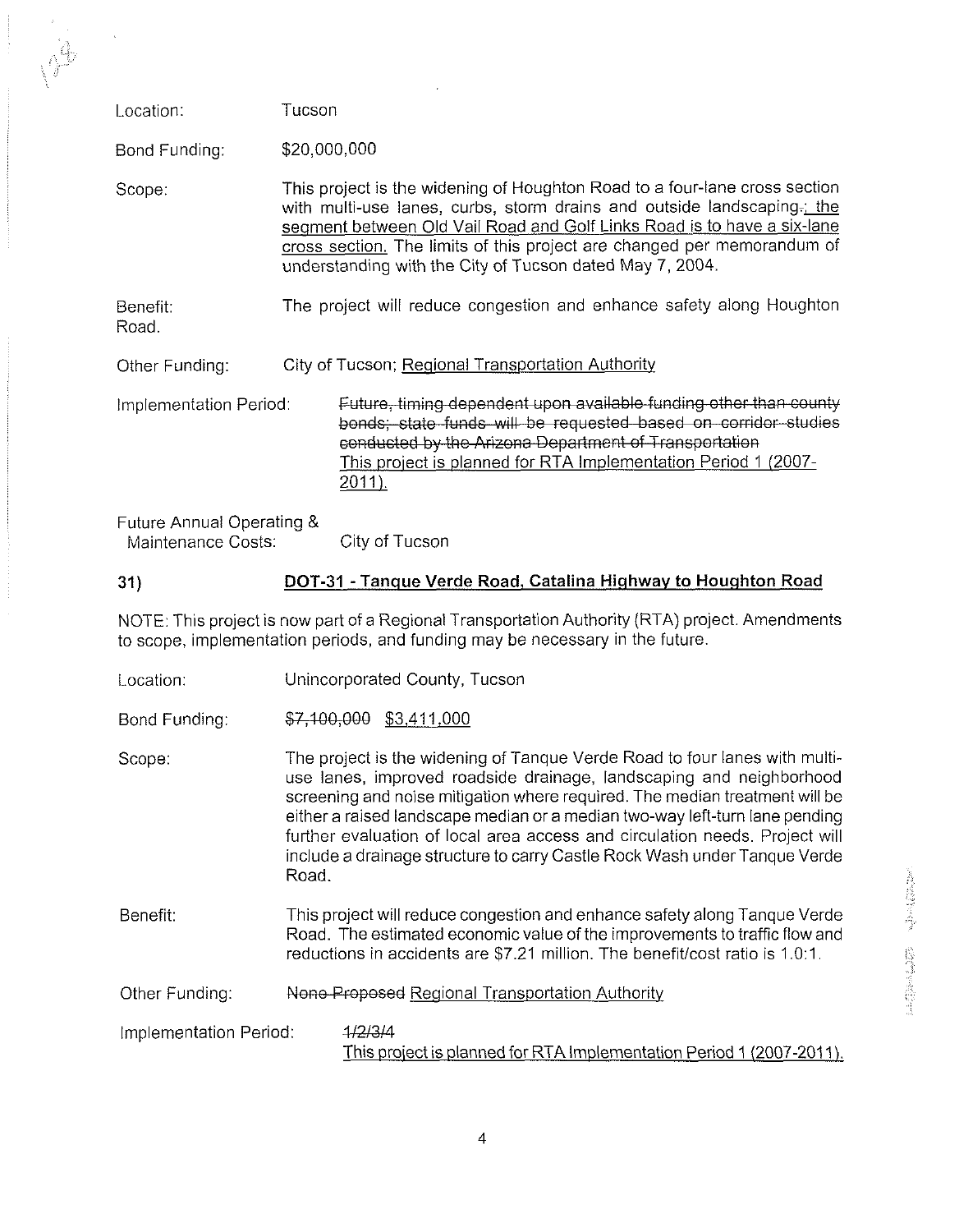Future Annual Operating & Maintenance Costs: \$25,500

# **37) DOT-37 - Interstate-19 Northbound Frontage Road. Canoa TI to Continental TI**

NOTE: This project is now part of a Regional Transportation Authority (RTA) project. Amendments to scope, implementation periods, and funding may be necessary in the future.

Location: Unincorporated County (Green Valley)

Bond Funding: \$3,653,000

- Scope: The proposed project is the construction of 1.2 miles of frontage road that were not built with the original 1-19 construction. This segment of Frontage Road crosses two major drainages; the Demitri and Esperanza Washes. These wash crossings will require bridge structures. The project will be a two-lane road with improved shoulders.
- Benefit: The project will complete the linkages in the frontage road system from Continental Road south to Arivaca Junction and Arivaca Road. The Frontage Road will provide additional access and circulation opportunities for the southerly portion of the Green Valley community and will provide greater operational flexibility for 1-19. The Frontage Road connection will also allow for a better balance of traffic demand between the southbound and northbound frontage roads south of Continental Road. If this-project is included in a successful Regional Transportation Authority (RTA) election, a portion of the bond funds may be reallocated to another project.
- Other Funding: \$4,700,000 (2,200,000 2.6% HURF); (2,500,000 Impact Fees); Reqional Transportation Authority

Implementation Period: 2/3/4/5/6

Future Annual Operating & Maintenance Costs: \$18,000

# **40) DOT-40** - **Grant Road. Oracle Road to Park Avenue**

NOTE: This project is now part of a Regional Transportation Authority (RTA) project. Amendments to scope, implementation periods, and funding may be necessary in the future.<br>
Location: Tucson<br>
Location: Tucson

Location: Tucson

Bond Funding: \$348,300

Scope: The proposed project is the reconstruction and widening of Grant Road to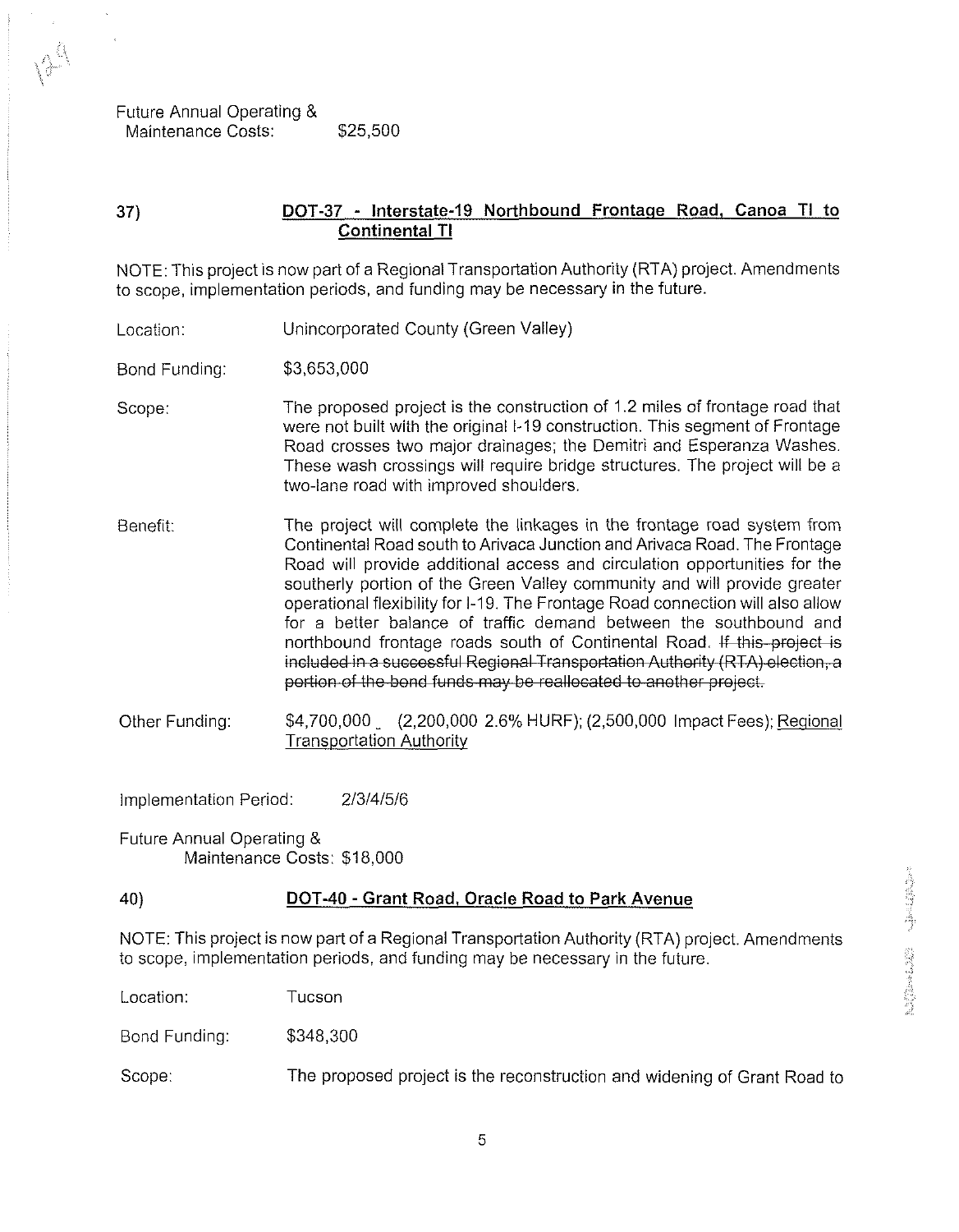|                                                                                        | six lanes. The project will have landscaped median, storm drains, pedestrian<br>facilities, multi-use lanes, arterial street lighting and other urban street<br>amenities. To implement the memorandum of understanding dated May 7,<br>2004 with the City of Tucson, this project is delayed subject to available<br>funding other than county bonds.                                                                                                                                                                                                                                                                                                                                          |  |  |  |  |
|----------------------------------------------------------------------------------------|-------------------------------------------------------------------------------------------------------------------------------------------------------------------------------------------------------------------------------------------------------------------------------------------------------------------------------------------------------------------------------------------------------------------------------------------------------------------------------------------------------------------------------------------------------------------------------------------------------------------------------------------------------------------------------------------------|--|--|--|--|
| Benefit:                                                                               | The project will reduce congestion and enhance safety along Grant Road.<br>The estimated economic value of the improvements to traffic flow and<br>reductions in accidents are \$95.03 million. The benefit/cost ratio is 9.5:1.                                                                                                                                                                                                                                                                                                                                                                                                                                                                |  |  |  |  |
| Other Funding:                                                                         | None Regional Transportation Authority                                                                                                                                                                                                                                                                                                                                                                                                                                                                                                                                                                                                                                                          |  |  |  |  |
| Implementation Period:                                                                 | Delayed subject to available funding other than county bonds.                                                                                                                                                                                                                                                                                                                                                                                                                                                                                                                                                                                                                                   |  |  |  |  |
| Future Annual Operating &<br>Maintenance Costs:                                        | City of Tucson                                                                                                                                                                                                                                                                                                                                                                                                                                                                                                                                                                                                                                                                                  |  |  |  |  |
| 48)                                                                                    | DOT-48 - Duval Mine Road, La Canada Drive to Abrego Drive                                                                                                                                                                                                                                                                                                                                                                                                                                                                                                                                                                                                                                       |  |  |  |  |
| Location:                                                                              | Sahuarita                                                                                                                                                                                                                                                                                                                                                                                                                                                                                                                                                                                                                                                                                       |  |  |  |  |
| Bond Funding:                                                                          | \$2,000,000 \$0                                                                                                                                                                                                                                                                                                                                                                                                                                                                                                                                                                                                                                                                                 |  |  |  |  |
| Scope:                                                                                 | The project will widen and improve Duval Mine Road in the vicinity of the I-<br>19 interchange. Project includes widening existing roadway and the<br>overpass structure at I-19, modifying the ramp geometry and improving the<br>intersection connections at La Cañada Drive and Abrego Drive. The project<br>will include provisions for improved drainage, landscaping, pedestrian and<br>bicycle movements across the freeway and related elements. The median<br>treatment is yet to be determined pending evaluation of local area access<br>and circulation needs and a structural evaluation of the existing overpass.<br>Note: The project was completed by the Arizona Department of |  |  |  |  |
|                                                                                        | Transportation so that bond funds were not required for the project.                                                                                                                                                                                                                                                                                                                                                                                                                                                                                                                                                                                                                            |  |  |  |  |
| Benefit:                                                                               | The project will reduce congestion and enhance safety along Duval Mine<br>Road in he vicinity of this interchange.                                                                                                                                                                                                                                                                                                                                                                                                                                                                                                                                                                              |  |  |  |  |
| Other Funding:                                                                         | \$0 \$40,000,000<br>$(3,000,000$ ADOT)<br>(1,500,000 Impact Fee Funds)<br>(5,500,000 Urban Area HURF)                                                                                                                                                                                                                                                                                                                                                                                                                                                                                                                                                                                           |  |  |  |  |
| Implementation Period:<br>2/3/4/5                                                      |                                                                                                                                                                                                                                                                                                                                                                                                                                                                                                                                                                                                                                                                                                 |  |  |  |  |
| Future Annual Operating &<br>Maintenance Costs:<br>\$22,500 ADOT and Town of Sahuarita |                                                                                                                                                                                                                                                                                                                                                                                                                                                                                                                                                                                                                                                                                                 |  |  |  |  |
| 49)                                                                                    | DOT-49 - Valencia Road, Mission Road to Interstate-19                                                                                                                                                                                                                                                                                                                                                                                                                                                                                                                                                                                                                                           |  |  |  |  |
| Location:                                                                              | Unincorporated County, Tucson                                                                                                                                                                                                                                                                                                                                                                                                                                                                                                                                                                                                                                                                   |  |  |  |  |
| Bond Funding:                                                                          | \$6,760,000                                                                                                                                                                                                                                                                                                                                                                                                                                                                                                                                                                                                                                                                                     |  |  |  |  |
| Scope:                                                                                 | The project will widen Valencia Road from four to six lanes between Mission                                                                                                                                                                                                                                                                                                                                                                                                                                                                                                                                                                                                                     |  |  |  |  |

 $\bar{z}$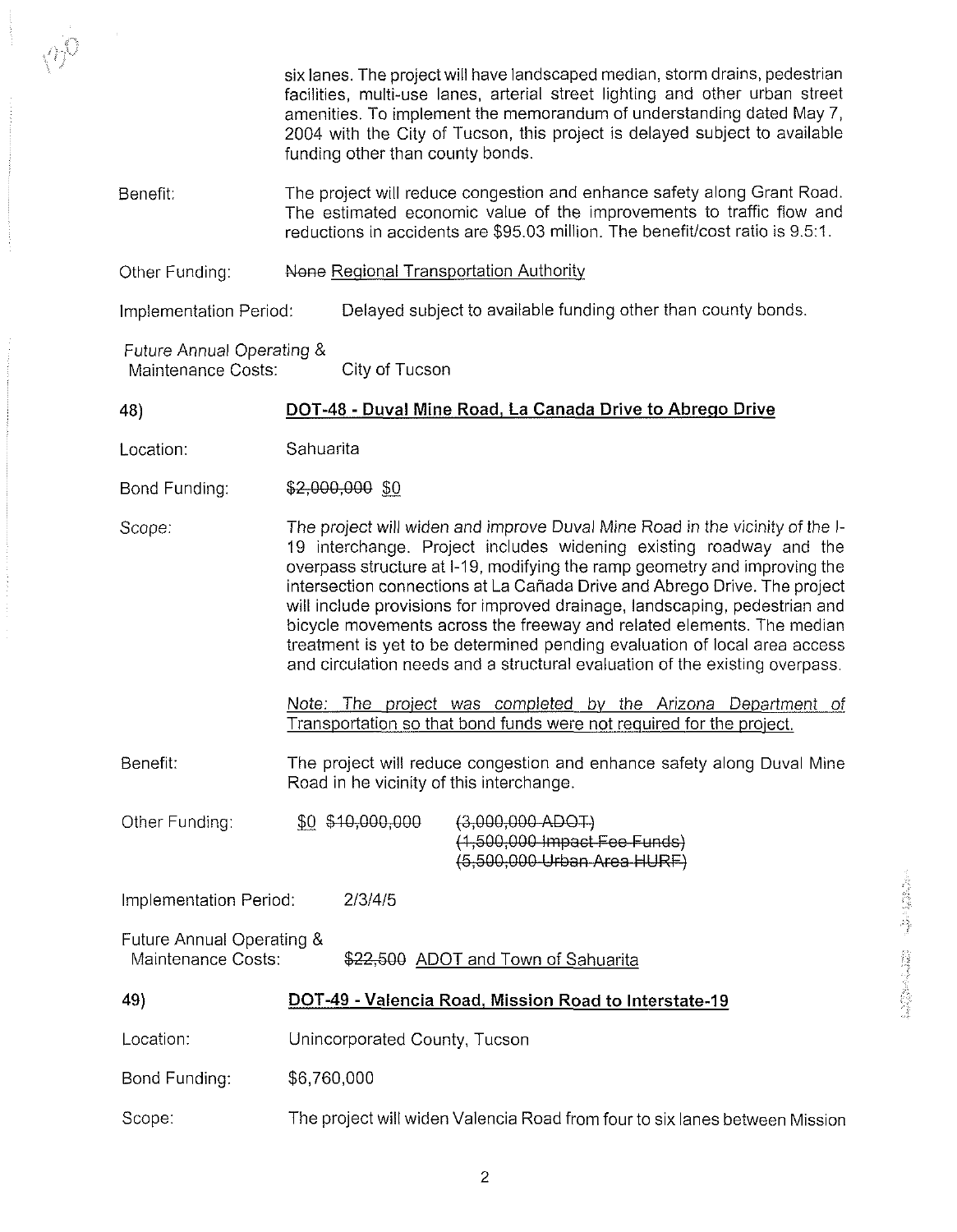Road and the freeway interchange. The interchange will be widened under a separate project by Arizona Department of Transportation. The existing Santa Cruz River Bridge was built to accommodate a six-lane roadway and will be retained with this project. Project will include multi-use lanes, curbs, storm drains, landscaping and provisions for pedestrians.

Benefit: The project will reduce congestion and enhance safety along Valencia Road. The estimated economic value of the improvements to traffic flow and reductions in accidents are \$49.22 million. The benefitlcost ratio is 12.3:l.

Other Funding: \$40,000 \$5,033,000 Urban Area HURF

Implementation Period: 1/2/4/5

Future Annual Operating & Maintenance Costs: \$27,000

**52) DOT-52** - **Palo Verde Road, Gas Road to 44'h Street** 

Location: Unincorporated County

Bond Funding: \$4,400,000 \$1,500,000

Scope: The project will overlay the existing Palo Verde Road including multi-use lanes and bus stop pull outs. It will provide an improved ride for the motorist.

Benefit: The project will largely benefit smooth traffic flow for vehicles entering and exiting Palo Verde Boulevard with provisions for alternate modes including bicycles and public transit.

Other Funding: None Proposed

Implementation Period: 4

Future Annual Operating *8*  Maintenance Costs: None

# **56) DOT-56** - **Broadway Boulevard, Euclid Avenue to Campbell**

NOTE: This project is now part of a Regional Transportation Authority (RTA) project. Amendments to scope, implementation periods, and funding may be necessary in the future.

Location: Tucson

Bond Funding: \$25,000,000

Scope: The proposed project will widen Broadway Boulevard to six or eight lanes from Euclid Avenue to Campbell, approximately one mile. Proposed improvements are consistent with earlier Broadway corridor studies and the recently completed portion of Broadway Boulevard, between Euclid Avenue and Toole Avenue, east and west of the Union Pacific Railroad overpasses. The project will include improved intersections and traffic signals, a landscaped median, multi-use lanes, sidewalks, street lighting, storm drains, public art and other urban arterial features. The project will include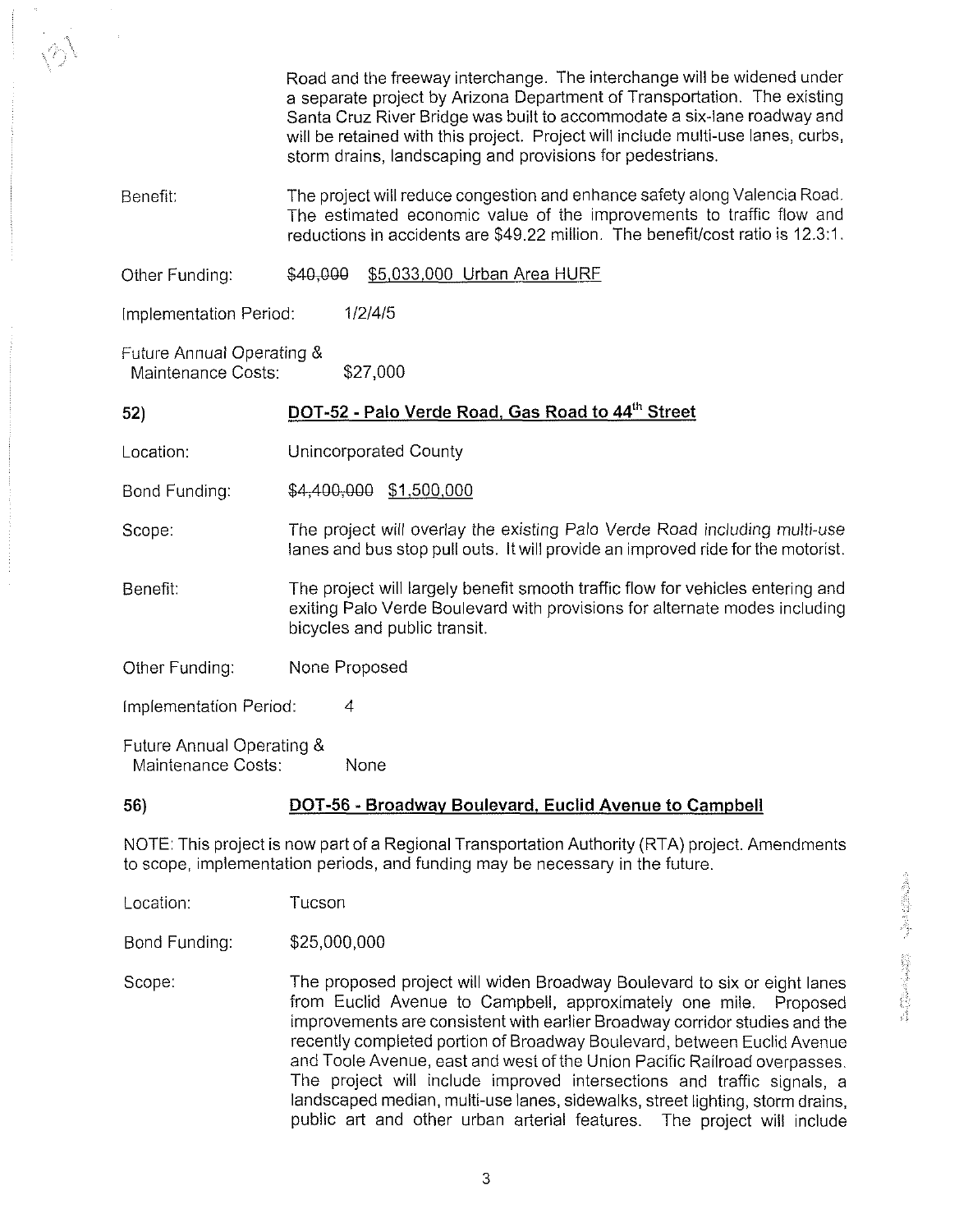evaluation of, and potential provisions for, the use of Broadway by advanced mass transit systems in the future. The proposed project will replace the current five-lane section with a contemporary urban arterial. Funded activities include project planning, environmental studies, design, right-ofway acquisition, construction and public art.

- Benefit: The project will reduce congestion and enhance safety along Broadway Boulevard, as well as provide significant opportunities to revise the urban streetscape and development pattern along Tucson's Main Street. The estimated economic value of the improvements to traffic flow and reductions in accidents are \$172.85 million. The benefit/cost ratio is 4.9:1. evaluation of, and potential provisions for, the use of Broadway by advanced<br>mass transit systems in the future. The proposed project will replace the<br>current five-lane section with a contemporary urban anterial. Funded<br>ac
- **City of Tucson to secure funding other than County bonds to complete the project. Regional Transportation Authority**

Implementation Period: 4/5/6/7/8

Future Annual Operating & Maintenance Costs: City of Tucson